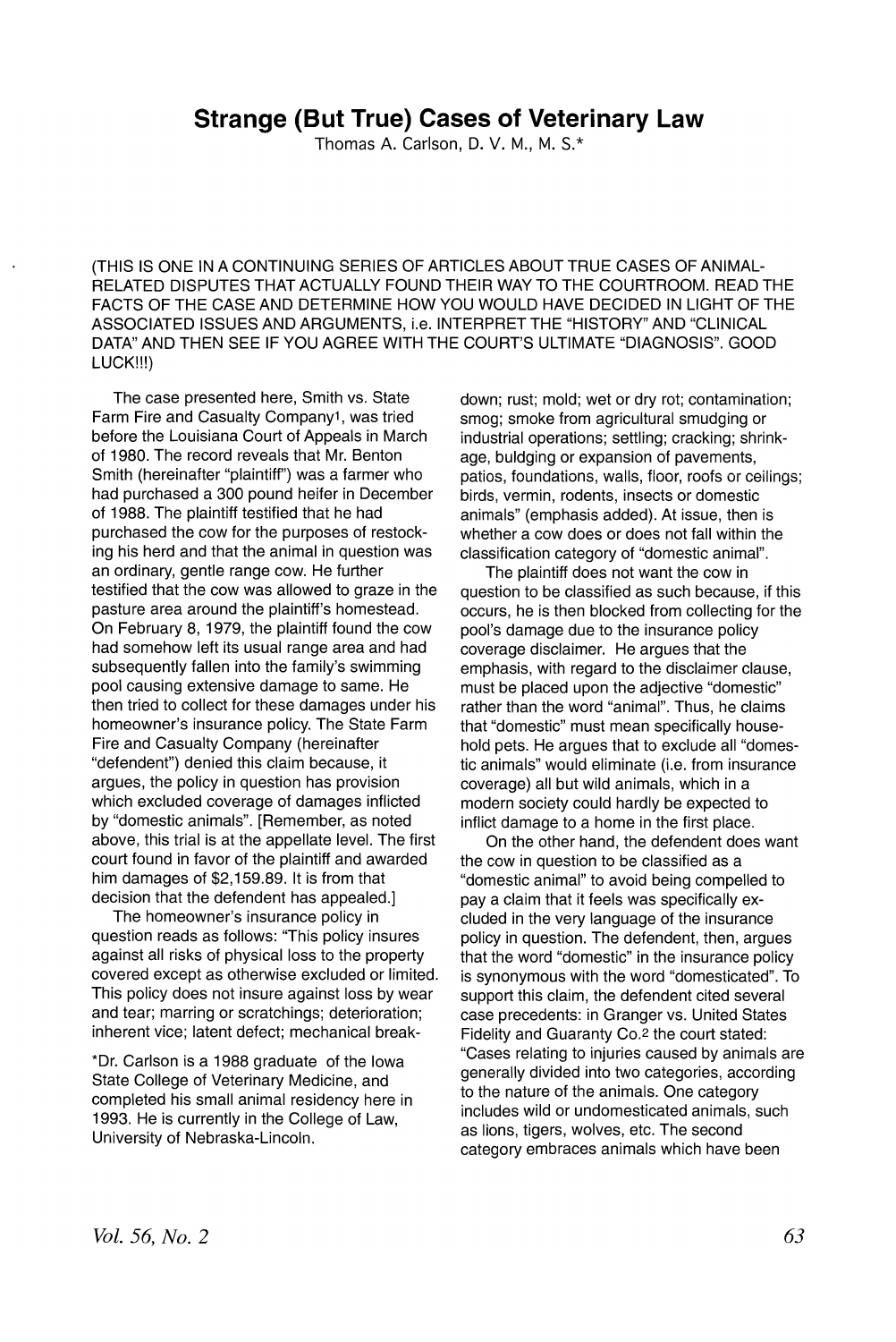domesticated, such as horses, cattle, sheep, dogs, etc." Further, in Marsh vs. Snyder3 the court said; "domestic or tame animals are those which have been domesticated by man for centuries, such as horses, sheep, goats, cows and dogs." Also, in Young vs. Blaum4, the court found that a male goat falls into the category of "domestic animals".

Determine how you would decide this case and then turn to page 109 for the court's actual ruling.

# Quality Sharpening!

We guarantee you the best clipper blade sharpening and clipper repairing you ever had. More than 40 years factory training. We now service the largest veterinary colleges, veterinary hospitals, and kennels in the USA. Satisfied customers in 50 states and they recommend us: "They are new when we are through." Cleaned, polished and cut. Oster clippers and blades sold. Avoid C.O.D. Enclose \$3.50 for each set of blades, plus \$3.50 per order of blades for postage, handling and insurance.

> Service Grinding & Supply Co., Inc. Route 9, Box 9058 Hayward, WI 54843